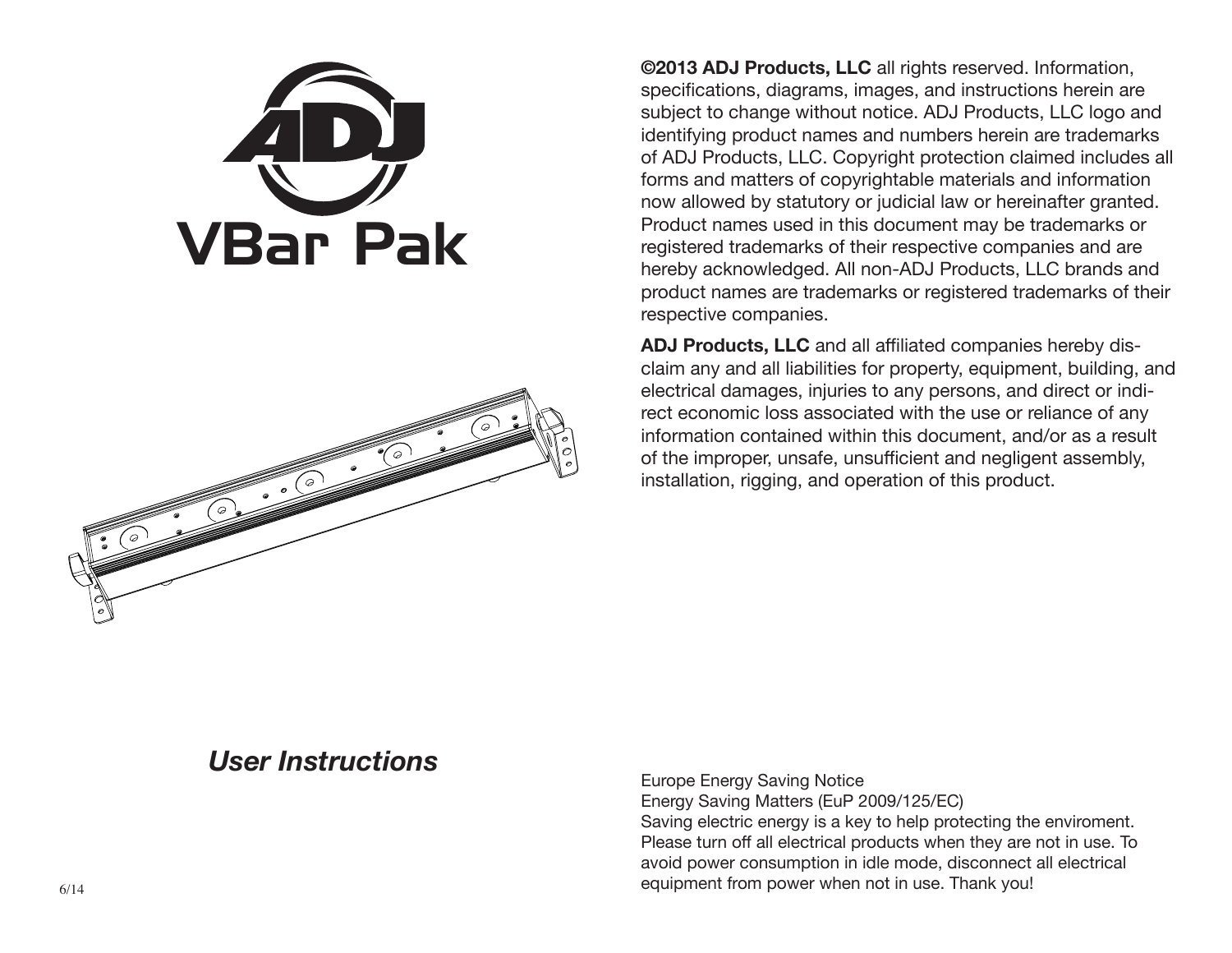### **VBar Pak Introduction**

*Unpacking:* Thank you for purchasing the VBar Pak by ADJ Products, LLC. Every VBar Pak has been thoroughly tested and has been shipped in perfect operating condition. Carefully check the shipping carton for damage that may have occurred during shipping. If the carton appears to be damaged, carefully inspect your fixture for any damage and be sure all accessories necessary to operate the unit has arrived intact. In the case damage has been found or parts are missing, please contact our toll free customer support number for further instructions. Do not return this unit to your dealer without first contacting customer support.

**Introduction:** The ADJ VBar is a DMX intelligent, LED bar fixture. This fixture can be used in a stand alone mode or connected in a Master/ Slave configuration. This wash has five operating modes: Sound Active mode, Auto Run mode, RGBA Dimmer mode, Static Color mode, and DMX control.

*Customer Support:* ADJ Products, LLC provides a customer support line, to provide set up help and to answer any question should you encounter problems during your set up or initial operation. You may also visit us on the web at www.adj.com for any comments or suggestions. Service Hours are Monday through Friday 8:00 a.m. to 4:30 p.m. Pacific Standard Time.

| Voice:  | (800) 322-6337  |
|---------|-----------------|
| Fax:    | (323) 582-2941  |
| E-mail: | support@adj.com |

**Warning!** To prevent or reduce the risk of electrical shock or fire, do not expose this unit to rain or moisture.

**Caution!** There are no user serviceable parts inside this unit. Do not attempt any repairs yourself, doing so will void your manufactures warranty. In the unlikely event your unit may require service please contact ADJ Products, LLC.

### *PLEASE recycle the shipping carton when ever possible.*

### **VBar Pak Features**

- Mulit-Colors
- Five Operating Modes
- Electronic Dimming 0-100%
- Built in Microphone
- DMX-512 protocol
- 3-Pin DMX Connection
- Eight DMX Modes: 1 Channel Mode, 2 Channel Mode, 3 Channel Mode, 4 Channel Mode, 5 Channel Mode, 6 Channel Mode, 7 Channel Mode, & 8 Channel Mode
- ADJ LED RC2 Included
- Power Cord Daisy Chain (See page 21)

# **VBar Pak Warranty Registration**

The VBar Pak carries a 2 year limited warranty. Please fill out the enclosed warranty card to validate your purchase. All returned service items whether under warranty or not, must be freight pre-paid and accompany a return authorization (R.A.) number. The R.A. number must be clearly written on the outside of the return package. A brief description of the problem as well as the R.A. number must also be written down on a piece of paper included in the shipping carton. If the unit is under warranty, you must provide a copy of your proof of purchase invoice. You may obtain a R.A. number by contacting our customer support team on our customer support number. All packages returned to the service department not displaying a R.A. number on the outside of the package will be returned to the shipper.

### **VBar Pak Installation**

The unit should be mounted using a mounting clamp (not provided), affixing it to the mounting bracket that is provided with the unit. Always ensure that the unit is firmly fixed to avoid vibration and slipping while operating. Always ensure that the structure to which you are attaching the unit is secure and is able to support a weight of 10 times the unit's weight. Also, always use a safety cable that can hold 12 times the weight of the unit when installing the fixture. The equipment must be installed by a professional, and it must be installed in a place where it is out of the reach of people's grasp.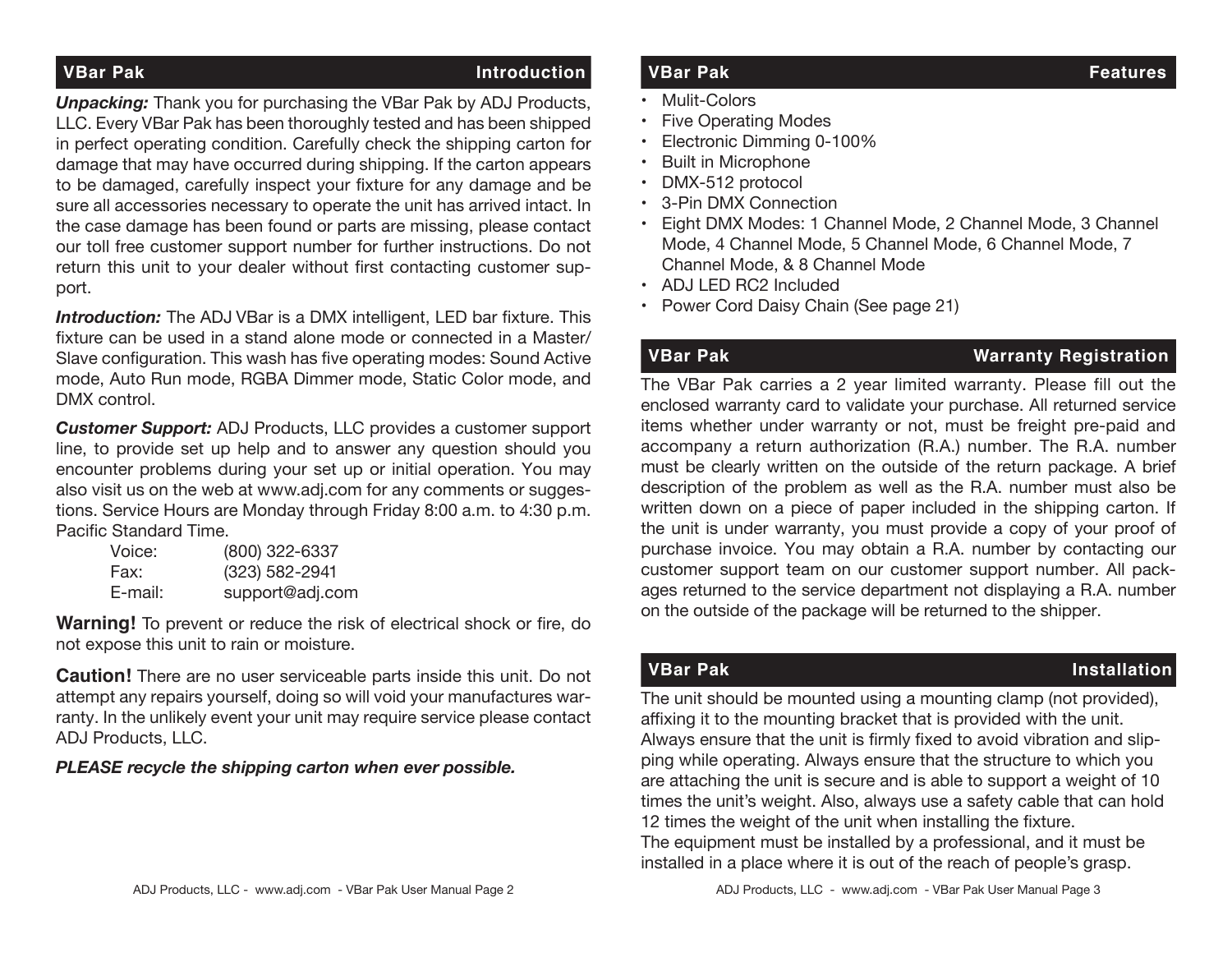### **VBar Pak Safety Precautions**

- To reduce the risk of electrical shock or fire, do not expose this unit rain or moisture
- Do not spill water or other liquids into or on to your unit.
- Do not attempt to operate this unit if the power cord hasbeen frayed or broken. Do not attempt to remove or break off the ground prong from the electrical cord. This prong is used to reduce the risk of electrical shock and fire in case of an internal short.
- Disconnect from main power before making any type of connection.
- Do not remove the cover under any conditions. There are no user serviceable parts inside.
- Never operate this unit when it's cover is removed.
- Never plug this unit in to a dimmer pack
- Always be sure to mount this unit in an area that will allow proper ventilation. Allow about 6" (15cm) between this device and a wall.
- Do not attempt to operate this unit, if it becomes damaged.
- This unit is intended for indoor use only, use of this product out` doors voids all warranties.
- During long periods of non-use, disconnect the unit's main power.
- Always mount this unit in safe and stable matter.
- Power-supply cords should be routed so that they are not likely to be walked on or pinched by items placed upon or against them, paying particular attention to the point they exit from the unit.
- Cleaning -The fixture should be cleaned only as recommended by the manufacturer. See page 21 for cleaning details.
- Heat -The appliance should be situated away from heat sources such as radiators, heat registers, stoves, or other appliances (including amplifiers) that produce heat.
- The fixture should be serviced by qualified service personnel when:
	- A. The power-supply cord or the plug has been damaged.
	- B. Objects have fallen, or liquid has been spilled into the appliance.
	- C. The appliance has been exposed to rain or water.
	- D. The appliance does not appear to operate normally or exhibits a marked change in performance.

## **VBar Pak Set Up**

**Power Supply:** The ADJ VBar contains a automatic voltage switch, which will auto sense the voltage when it is plugged into the power source. With this switch there is no need to worry about the correct power voltage, this unit can be plugged in anywhere.

**DMX-512:** DMX is short for Digital Multiplex. This is a universal protocol used as a form of communication between intelligent fixtures and controllers. A DMX controller sends DMX data instructions from the controller to the fixture. DMX data is sent as serial data that travels from fixture to fixture via the DATA "IN" and DATA "OUT" XLR terminals located on all DMX fixtures (most controllers only have a DATA "OUT" terminal).

**DMX Linking:** DMX is a language allowing all makes and models of different manufactures to be linked together and operate from a single controller, as long as all fixtures and the controller are DMX compliant. To ensure proper DMX data transmission, when using several DMX fixtures try to use the shortest cable path possible. The order in which fixtures are connected in a DMX line does not influence the DMX addressing. For example; a fixture assigned a DMX address of 1 may be placed anywhere in a DMX line, at the beginning, at the end, or anywhere in the middle. When a fixture is assigned a DMX address of 1, the DMX controller knows to send DATA assigned to address 1 to that unit, no matter where it is located in the DMX chain.

**Data Cable (DMX Cable) Requirements (For DMX Operation):** The VBar can be controlled via DMX-512 protocol. The VBar Pak has 8

DMX channel modes, please see pages 7-8 for the different modes. The DMX address is set on the back panel of the VBar. Your unit and your DMX

controller require a standard 3-pin XLR connector for data input and data output (Figure 1). We recommend Accu-Cable DMX cables. If you are making your own cables, be sure to use standard 110-120 Ohm shielded cable (This cable may be purchased at almost all pro lighting stores). Your cables should be made with a male and female XLR connector on either end of the cable. Also remember that DMX cable must be daisy chained and cannot be split.



Figure 1

ADJ Products, LLC - www.adj.com - VBar Pak User Manual Page 4 ADJ Products, LLC - www.adj.com - VBar Pak User Manual Page 5 **Notice:** Be sure to follow figures two and three when making your own cables. Do not use the ground lug on the XLR connector. Do not con-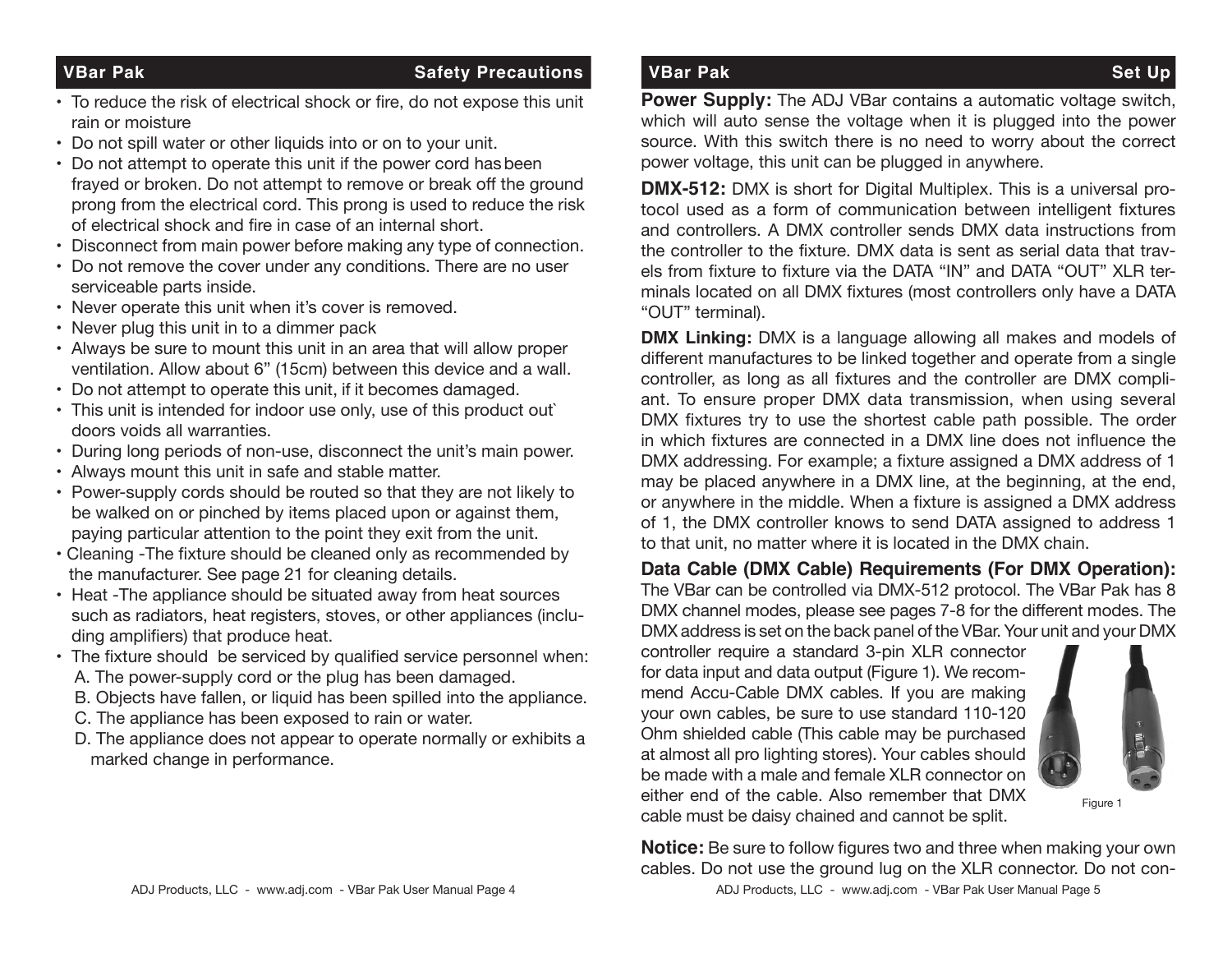### **VBar Pak Set Up**

nect the cable's shield conductor to the ground lug or allow the shield conductor to come in contact with the XLR's outer casing. Grounding the shield could cause a short circuit and erratic behavior.



Figure 3

**Special Note: Line Termination.** When longer runs of cable are used, you may need to use a terminator on the last unit to avoid erratic behavior. A terminator is a 110-120 ohm 1/4 watt resistor which is connected between pins 2 and 3 of a male XLR connector (DATA + and DATA -). This unit is inserted in the female XLR connector of the last unit in your daisy chain to terminate the line. Using a cable terminator (ADJ part number Z-DMX/T) will decrease the possibilities of erratic behavior.



**5-Pin XLR DMX Connectors.** Some manufactures use 5-pin DMX-512 data cables for DATA transmission in place of 3-pin. 5-pin DMX fixtures may be implemented in a 3-pin DMX line. When inserting standard 5-pin data cables in to a 3-pin line a cable adaptor must be used, these adaptors are readily available at most electric stores. The chart below details a proper cable conversion.

|                            | 3-Pin XLR to 5-Pin XLR Conversion |                     |  |  |
|----------------------------|-----------------------------------|---------------------|--|--|
| Conductor                  | 3-Pin XLR Female (Out)            | 5-Pin XLR Male (In) |  |  |
| Ground/Shield              | Pin 1                             | Pin 1               |  |  |
| Data Compliment (- signal) | Pin <sub>2</sub>                  | Pin <sub>2</sub>    |  |  |
| Data True (+ signal)       | Pin 3                             | Pin 3               |  |  |
| Not Used                   |                                   | Do Not Use          |  |  |
| Not Used                   |                                   | Do Not Use          |  |  |

### *LED Display On/Off:*

To set the LED display to turn off after 10 seconds, press the MODE button until "dxx" is displayed. "XX" represents either "on" or "oFF". Press the UP or DONW buttons so that "doff" is displayed. Now the display will disappear after 10s. Press any button to turn the display on again. Be advised though that the display will turn off automatically after 10 seconds. advised though that the display wi<br>onds.<br>"don" = LED display on at all times.

"doFF" = LED display shuts off after 10 seconds.

## *LED Display Inversion:*

Follow these instructions to flip the display 180° so that the display can be read upside down.

- 1. Plug the fixture in and press the MODE button until "dXX" is dis played*.* "XX" represents either "on" or "oFF".
- 2. Press the SET UP button until "Stnd" is displayed.
- 3. Press the UP or DOWN buttons to "flip" the display 180°.

# *Operating Modes:*

The VBar has Five operating modes:

- Sound-Active mode The unit will react to sound.
- Static Color Mode Choose 1 of 15 colors to remain static.
- Auto Mode There are 3 different Auto Modes to choose from.
- RGBA Dimmer Mode Choose one of the four colors to remain stat ic or adjust the intensity of each color to make your own color.
- DMX control mode This function will allow you to control each individual fixtures traits with a standard DMX 512 controller.

## *DMX Mode:*

Operating through a DMX controller gives the user the freedom to create their own programs tailored to their own individual needs. This function also allows you to use your fixtures as spot lights. The VBar has 8 DMX modes: 1 Channel mode, 2 Channel mode, 3 Channel mode, 4 Channel mode, 5 Channel mode, 6 Channel mode, 7 Channel mode, & 8 Channel mode. See pages 15-20 for each modes DMX traits.

- 1. This function will allow you to control each individual fixture's traits with a standard DMX 512 controller.
- 2. To run your fixture in DMX mode press the MODE button until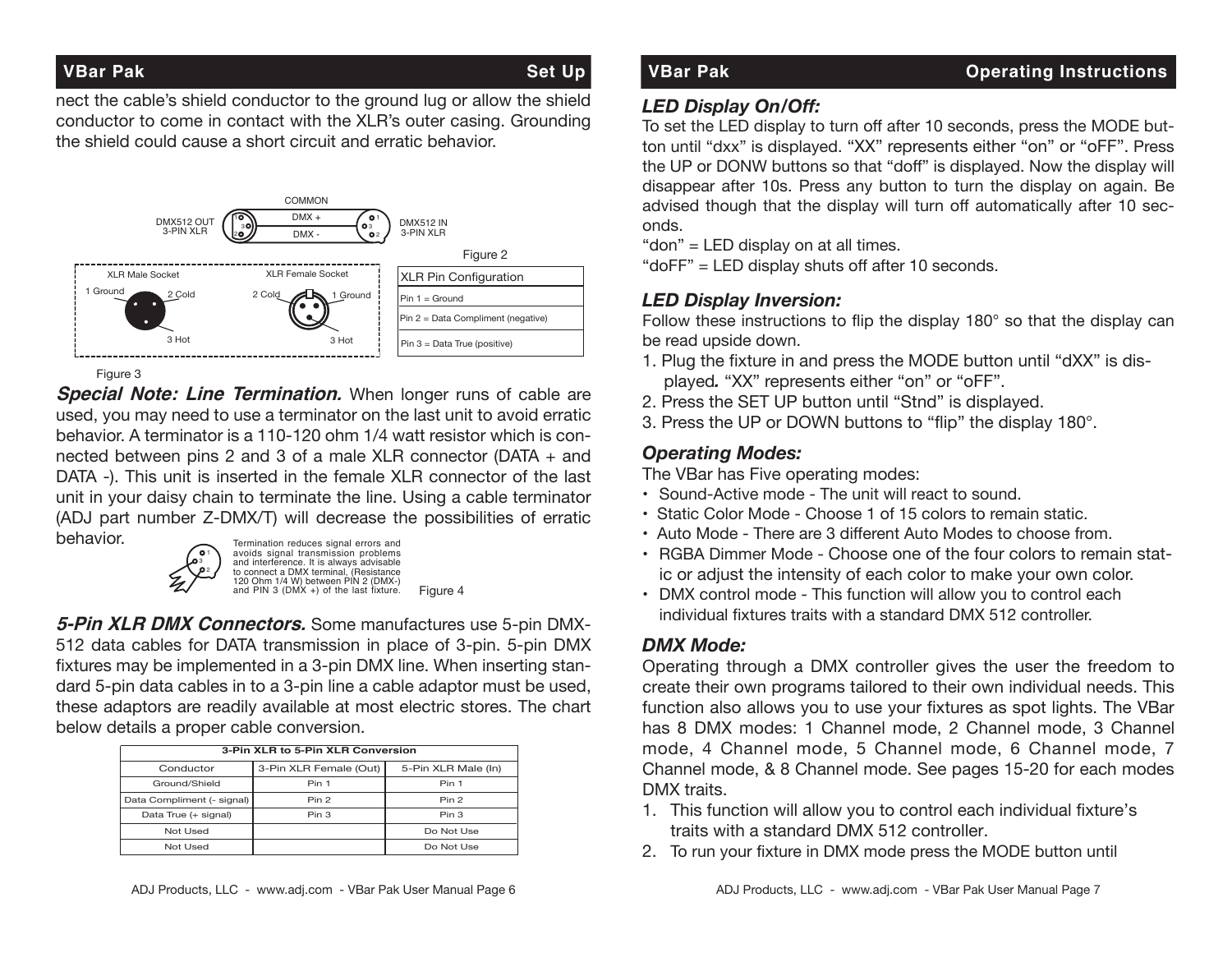### **VBar Pak Contract Contract Contract Contract Contract Contract Contract Contract Contract Contract Contract Contract Contract Contract Contract Contract Contract Contract Contract Contract Contract Contract Contract Contr**

 "d.XXX" is displayed. "XXX" represents the current displayed ad dress. Use the UP or DOWN buttons to select your desired DMX address, then press the SETUP button so that "Ch.XX" is displayed.

- 3. Use the UP or DOWN buttons to scroll through the DMX Channel modes. The Channel modes are listed below:
- To run the 1 Channel Mode, press the UP or DOWN button until "Ch.01" is displayed. This is the 1 Channel DMX Mode.
- To run the 2 Channel Mode, press the UP or DOWN button until "Ch.02" is displayed. This is the 2 Channel DMX Mode.
- To run the 3 Channel Mode, press the UP or DOWN button until "Ch.03" is displayed. This is the 3 Channel DMX Mode.
- To run the 4 Channel Mode, press the UP or DOWN button until "Ch.04" is displayed. This is the 4 Channel DMX Mode.
- To run the 5 Channel Mode, press the UP or DOWN button until "Ch.05" is displayed. This is the 5 Channel DMX Mode.
- To run the 6 Channel Mode, press the UP or DOWN button until "Ch.06" is displayed. This is the 6 Channel DMX Mode.
- To run the 7 Channel Mode, press the UP or DOWN button until "Ch.07" is displayed. This is the 7 Channel DMX Mode.
- To run the 8 Channel Mode, press the UP or DOWN button until "Ch.08" is displayed. This is the 8 Channel DMX Mode.
- 4. Please see pages 15-20 for DMX values and traits.
- 5. After you have chosen your desired DMX Channel mode plug in the fixture via the XLR connections to any standard DMX control ler.

### *RGBA Dimmer Mode:*

- 1. Plug the fixture in and press the MODE button until:
- 2. When "r.XXX" is displayed you are in Red dimming mode. Press the UP and DOWN buttons to adjust intensity. After you have finished adjusting the intensity, or you would like to skip to the next color, press the SET UP button.
- 3. When "G.XXX" is displayed you are in Green dimming mode. Press the UP and DOWN buttons to adjust intensity.
- 4. When "b.XXX" is displayed you are in Blue dimming mode. Press the UP and DOWN buttons to adjust intensity.
- 5. When "A.XXX" is displayed you are in Amber dimming mode. Press the UP and DOWN buttons to adjust intensity.
- 6. After you have adjusted the RGBA colors to make your desired color

 you can then activate strobing by pressing the SET UP button to enter the Flash (strobe) mode.

7. "FS.XX" will be displayed, this is Flash mode. The Flash can be adjusted between "FS.00" (flash off) to "FS.15" (fastest flash).

## *Sound Active Mode:*

In this mode the VBar will react to sound, and chase through the different colors.

- 1. Plug the fixture in and press the MODE button until "SoXX" is dis played. "XX" represents the sound active mode (1-16) currently dis played. Use the UP or DOWN buttons to scroll through the 16 sound active programs.
- 2. When you have found your desired sound active program press the SET UP button to adjust the sound sensitivity. When you press SET UP, "SJ-X" should be displayed. Use the UP or DOWN buttons to adjust the sensitivity. "SJ-1" is the least sensitive, "SJ-8" is the most sensitive.

## *Auto Mode:*

There are 3 different Auto Modes to choose from; Color Fade, Color Change, and both modes running together. The running speed is adiustable in all 3 modes.

- 1. Plug the fixture in and press the MODE button until either "AFXX", "AJXX", or "A-JF" is displayed. Press the SET UP button to scroll through the 3 different modes.
- AFXX = Color Fade mode, there are 16 Color Fade modes to choose from. Use the UP or DOWN buttons to scroll through the different Auto Fade modes.
- AJXX = Color Change mode, there are 16 Color Change modes to choose from. Use the UP or DOWN buttons to scroll through the different Auto Change modes.
- A-JF = Both Color Fade and Color Change modes running.
- 2. After you have chosen your desired Auto Mode press the SET UP button until "SP.XX" is displayed. When this is displayed you can adjust the running speed of your Auto Mode. Use the UP or DOWN button to adjust the speed between "SP.01" (slowest) and "SP.16" (fastest). Once you have set your desired running speed, press the SET UP button to return to your desired Auto Mode.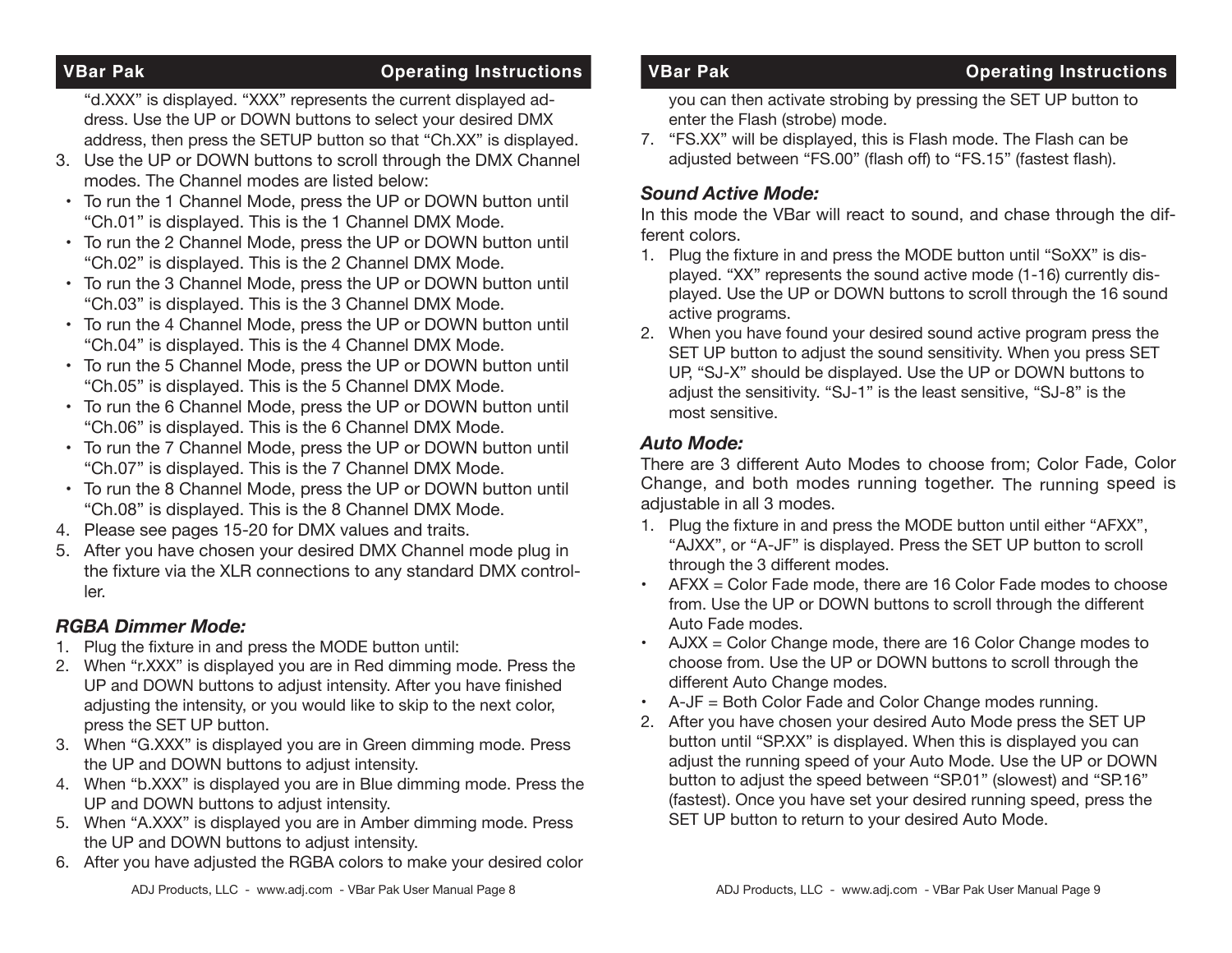### *Static Color Mode:*

- 1. Plug the fixture in and press the MODE button until "CLXX" is dis played.
- 2. There are 15 colors to choose from. Use the UP and DOWN buttons to scroll through the 15 colors. After you have found your desired color you can activate strobing by pressing the SET UP button to enter the Flash (strobe) mode.
- 3. "FS.XX" will be displayed, this is Flash mode. The Flash can be adjusted between "FS.00" (flash off) to "FS.15" (fastest flash).

### *Default Running Mode:*

This is a default running mode. When this mode is activated all modes will return to their default settings.

- 1. Plug the fixture in and press the MODE button until "dXX" is dis played*.* "XX" represents either "on" or "oFF".
- 2. Press the SET UP button until "dEFA" is displayed.
- 3. Press the UP and DOWN buttons simultaneously. Press the MODE button to exit.

### *Infrared Receiver:*

This function is used to activate and deactivate the infrared receiver. When this function is activated you can control the fixture using the ADJ LED RC 2 (Remote Control). Please see the next page for ADJ LED RC 2 controls and functions.

- 1. Plug the fixture in and press the MODE button until "dXX" is displayed*.* "XX" represents either "on" or "oFF".
- 2. Press the SET UP button until "IrXX" is displayed. "XX" represents either "on" or "oF".
- 3. Press the UP or DOWN buttons to either activate the remote func tion (On) or deactivate it (Off).

### **VBar Pak Configuration Configuration Configuration Configuration Configuration Configuration**

### *Master-Slave Operation:*

This function will allows you to link units together to run in a Master-Slave configuration. In a Master-Slave configuration one unit will act as the controlling unit and the others will react and copy the controlling units operation. Any unit can act as a Master or as a Slave however, only one unit can be programmed to act as the "Master."

### *Master-Slave Connections and Settings:*

- 1. Daisy chain your units via the XLR connector on the rear of the unit. Use standard XLR data cables to link your units together. Remember that the Male XLR connector is the input and the Female XLR con nector is the ouput. The first unit in the chain (master) will use the female XLR connector only. The last unit in the chain will use the male XLR connector only.
- 2. Connect the first "Slave" unit to the "Master."
- 3. Set the "Master" unit to your desired mode of operation. The "Slave" unit will now follow the "Master".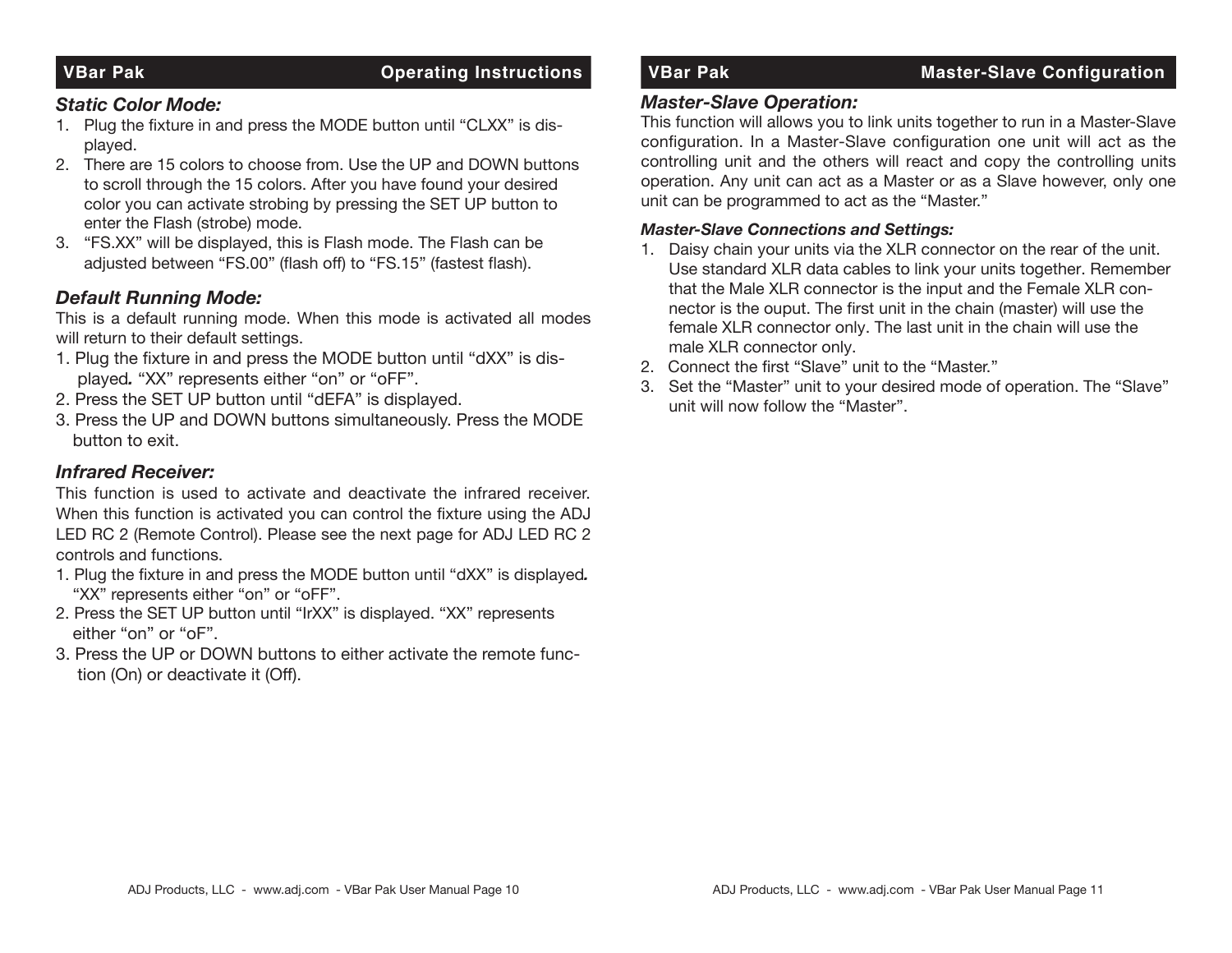### **VBar Pak ADJ LED RC2** VBar Pak ADJ LED RC2 VBar Pak ADJ LED RC2

The **ADJ LED RC 2** infrared remote has many differnet functions and gives you complete control of your VBar. To control the your desired fixture you must aim the controller at the front of the fixture and be no more the 30 feet away. To use the ADJ LED RC 2 you must first activate the fixtures infrared receiver, to activate the receiver please see the instructions on page 10.

**BLACKOUT -** Pressing this button will blackout the fixture.

**SELECT PROG -** This button will let you access the 4 built-in running modes; static color mode, color fade mode, color change mode, and both color fade & color change modes. Each press of the button will switch to the next running mode.

• When the Red LEDs flash 2 times, this indicates that you are in Static Color mode. Use the "+" & "-" buttons to scroll through the static colors, or press two numbers to choose 1 of the 15 static colors. Press FLASH button to activate strobing and use the "+" & "-" buttons to adjust the flash rate.

**Example:** Press "0-3" to select static color 3 or press "1-2" to select static color 12.

• When the Green LEDs flash 2 times, this indicates that you are in Color Fade & Color Change mode. Press SPEED button and use the "+" & "-" buttons to adjust the fade/change speed.

• When the Blue LEDs flash 2 times, this indicates that you are in Color Fade mode. Press SPEED button and use the "+" & "-" buttons to adjust the color fade speed.

• When the Amber LEDs flash 2 times, this indicates that you are in Color Change mode. Press SPEED button and use the "+" & "-" buttons to adjust the color change speed.

**FLASH -** This button will activate the strobe effect. You can control the flash rate by pressing the "+" and "-" buttons. Press this button again to exit strobe mode.

**SPEED -** Press this button to activate and use the "+" & "-" buttons to adjust the speed of color fade and color change mode, color fade mode, color change mode, and the sound sensitivity level.

**DMX MODE -** This button will let you select which DMX mode you want to use. Some fixtures will come with different DMX channel modes. Press the "+" & "-" buttons to switch DMX channel modes Please see pages 15-20 for DMX modes, values, and traits.

*• If the Red LED's glow you are in DMX Mode 1: 1 Channel Mode.*

*• If the Green LED's glow you are in DMX Mode 2: 2 Channel Mode.*

*• If the Blue LED's glow you are in DMX Mode 3: 3 Channel Mode.*

*• If the Amber LED's glow you are in DMX Mode 4: 4 Channel Mode.*

*• If the Red & Green LED's glow you are in DMX Mode 5: 5 Channel Mode.*

*• If the Red & Blue LED's glow you are in DMX Mode 6: 6 Channel Mode.*

*• If the Red & Amber LED's glow you are in DMX Mode 7: 7 Channel Mode.*

*• If the Green & Blue LED's glow you are in DMX Mode 8: 8 Channel Mode.*

**SL/SA (Slave/Sound Active) -** This button lets you switch between Slave mode in a Master-Slave configuration and Sound Active mode. When the fixture is in Sound Active mode, use the "+" & "-" buttons to scroll through the 16 sound active modes. To adjust the sound sensitivity, press the SPEED button and use the "+" & "-" buttons to adjust the senstivity.

**SET ADDRESS -** Press this button to set the DMX address. Press this button first, then press the numbers to set the address.

*Example: Set DMX Address 1 Press "S-0-0-1" Set DMX Address 245 Press "S-2-4-5"*

**R G B A -** Press either one of these buttons and the press the "+" or "-" to adjust the brightness.

**"+" and "-" -** Use these buttons to adjust the flash rate speed, program speed, sound sensitivity, DMX channel modes, and program selection.

### **DMX Control:**

Operating through an DMX controller gives the user the freedom to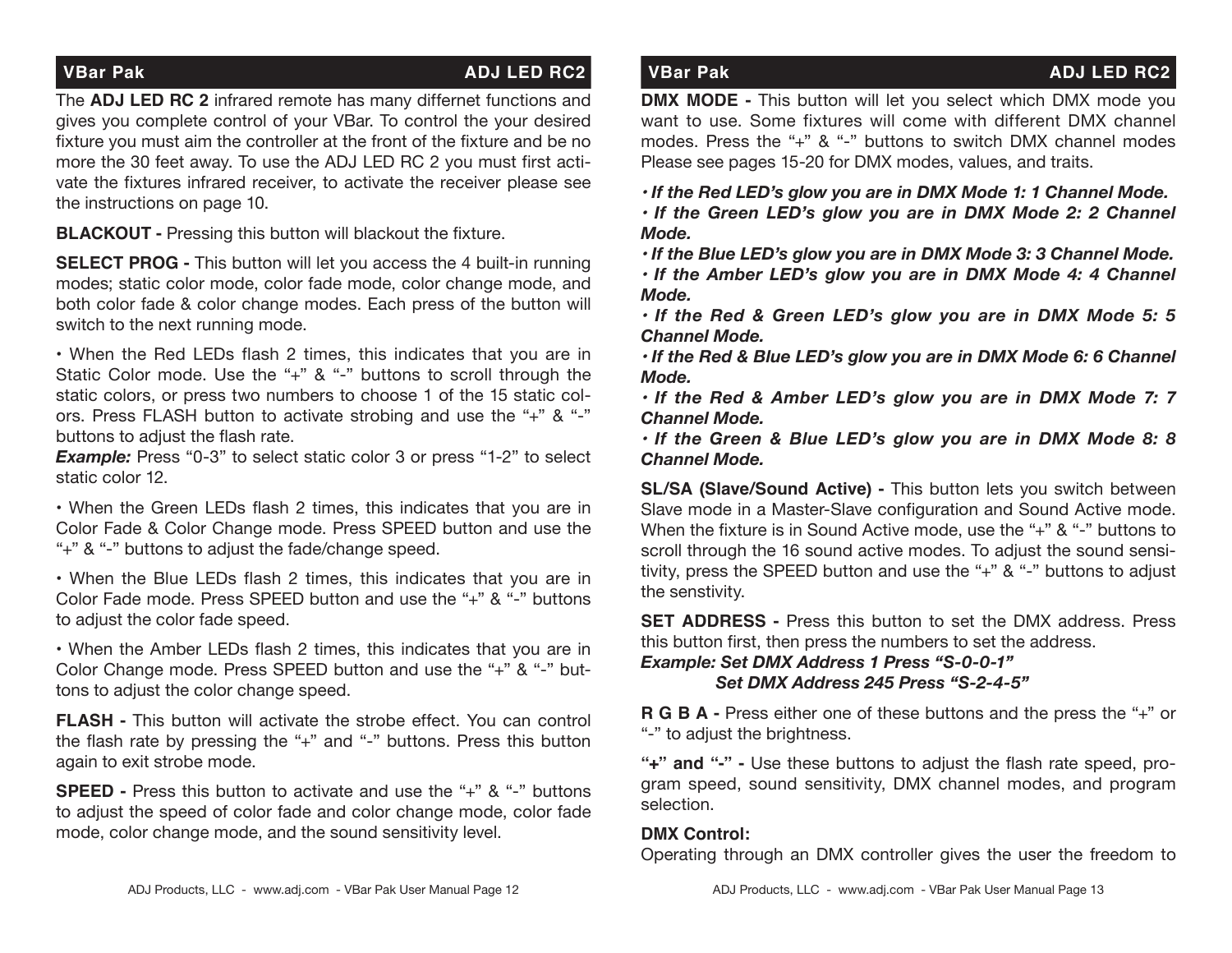### **VBar Pak ADJ LED RC2**

Distance(m)

create their own programs tailored to their own individual needs. Follow the directions below to set your DMX Mode and address.

- 1. Before connecting to an DMX controller, your fixture has different DMX channel modes, please select your desired mode by press ing the DMX Mode button, then using the "+" or "-" buttons to scroll through the DMX Channel Modes. See DMX Mode on page 13.
- 2. After you have selected your mode, set the DMX address for the fixture by pressing the "Set Address" button. When the "Set Add ress" button is pressed the LED's will flash 2-3 times and all the red LED's will light. Use the number buttons to press in your de sired address. See *"SET ADDRESS"* on page 13 above for exam ples.

*Note:* When setting the DMX address, each time a number is pressed a LED color will glow, when you have set the DMX address correctly all LED's will flash 2-3 times.

3. Now you may connect the fixture via the XLR connections to any standard DMX controller. Please see pages 15-20 to for a detailed descriptions of the DMX modes, values, and traits.

|                  | <b>VBar Pak</b> |             |            |               |              | <b>Photometric Chart</b> |
|------------------|-----------------|-------------|------------|---------------|--------------|--------------------------|
| R                | D40             | 669         | 214        | 102           | 57.7         | 39.4                     |
| G<br>B           | D40<br>D40      | 662<br>655  | 243<br>214 | 105.4<br>94.6 | 62.5<br>57.1 | 41.1<br>lux<br>37.9      |
| A<br><b>RGBA</b> | D40<br>D40      | 389<br>2150 | 130<br>789 | 62.3<br>388   | 35.2<br>224  | 23.5<br>132.6            |
|                  |                 |             |            |               |              | 3.75m                    |
|                  |                 |             |            |               |              | 1.88m<br>$0(\phi)$<br>40 |
|                  |                 |             |            |               |              | 1.88m<br>3.75m           |

| <b>VBar Pak</b> |              | <b>1 Channel Mode</b>                         |
|-----------------|--------------|-----------------------------------------------|
| <b>Channel</b>  | <b>Value</b> | <b>Function</b>                               |
| $\overline{1}$  |              | <b>COLOR MACROS</b>                           |
|                 | $0 - 15$     | <b>OFF</b>                                    |
|                 | $16 - 31$    | <b>RED</b>                                    |
|                 | $32 - 47$    | <b>GREEN</b>                                  |
|                 | $48 - 63$    | <b>BLUE</b>                                   |
|                 | $64 - 79$    | <b>AMBER</b>                                  |
|                 | $80 - 95$    | <b>RED &amp; GREEN</b>                        |
|                 | $96 - 111$   | <b>RED &amp; BLUE</b>                         |
|                 | $112 - 127$  | <b>RED &amp; AMBER</b>                        |
|                 | $128 - 143$  | <b>GREEN &amp; BLUE</b>                       |
|                 | 144 - 159    | <b>GREEN &amp; AMBER</b>                      |
|                 | $160 - 175$  | <b>BLUE &amp; AMBER</b>                       |
|                 | 176 - 191    | <b>RED &amp; GREEN &amp; BLUE</b>             |
|                 | 192 - 207    | <b>RED &amp; GREEN &amp; AMBER</b>            |
|                 | $208 - 223$  | <b>RED &amp; BLUE &amp; AMBER</b>             |
|                 | $224 - 239$  | <b>GREEN &amp; BLUE &amp; AMBER</b>           |
|                 | $240 - 255$  | <b>RED &amp; GREEN &amp; BLUE &amp; AMBER</b> |
| <b>VBar Pak</b> |              | <b>2 Channel Mode</b>                         |
| <b>Channel</b>  | <b>Value</b> | <b>Function</b>                               |
| 1               |              | <b>COLOR MACROS</b>                           |
|                 | $0 - 255$    | PLEASE SEE 1 CHANNEL MODE                     |
| $\overline{2}$  |              | <b>MASTER DIMMER</b>                          |
|                 | $0 - 255$    | $0\% - 100\%$                                 |
| <b>VBar Pak</b> |              | <b>3 Channel Mode</b>                         |
| <b>Channel</b>  | <b>Value</b> | <b>Function</b>                               |
| $\mathbf{1}$    |              | <b>COLOR MACROS</b>                           |
|                 | $0 - 255$    | PLEASE SEE 1 CHANNEL MODE                     |
| $\overline{2}$  |              | <b>MASTER DIMMER</b>                          |
|                 | $0 - 255$    | $0\% - 100\%$                                 |
| 3               |              | <b>STROBING</b>                               |
|                 | $0 - 15$     | <b>OFF</b>                                    |
|                 | $16 - 255$   | <b>SLOW - FAST</b>                            |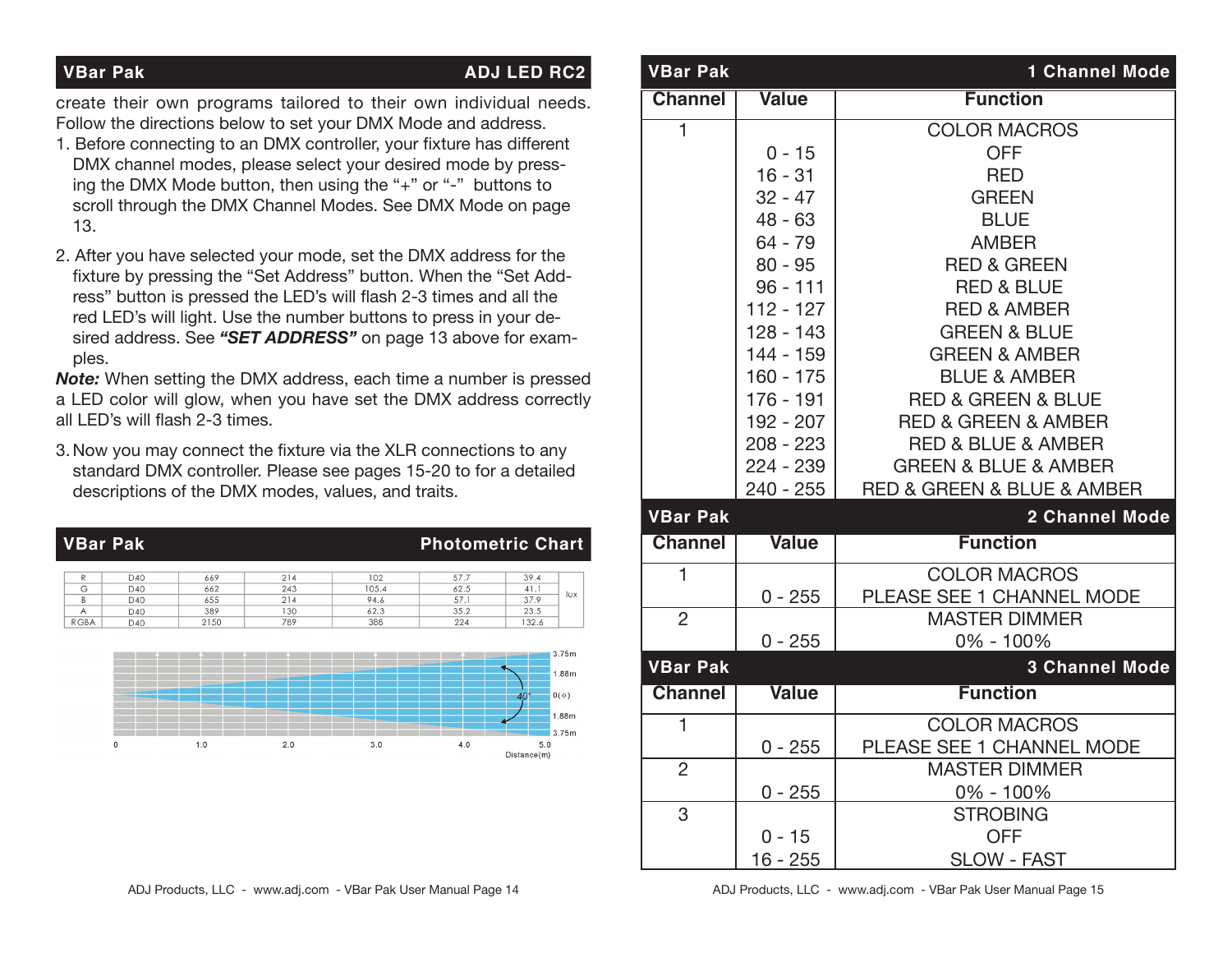| <b>VBar Pak</b> |              | <b>4 Channel Mode</b> |
|-----------------|--------------|-----------------------|
| <b>Channel</b>  | <b>Value</b> | <b>Function</b>       |
|                 |              | <b>RED</b>            |
|                 | $0 - 255$    | 0% - 100%             |
| 2               |              | <b>GREEN</b>          |
|                 | $0 - 255$    | 0% - 100%             |
| 3               |              | <b>BLUE</b>           |
|                 | $0 - 255$    | $0\% - 100\%$         |
| 4               |              | <b>AMBER</b>          |
|                 | $0 - 255$    | $0\% - 100\%$         |

| <b>VBar Pak</b> |              | <b>5 Channel Mode</b> |
|-----------------|--------------|-----------------------|
| <b>Channel</b>  | <b>Value</b> | <b>Function</b>       |
| 1               |              | <b>RED</b>            |
|                 | $0 - 255$    | $0\% - 100\%$         |
| 2               |              | <b>GREEN</b>          |
|                 | $0 - 255$    | 0% - 100%             |
| 3               |              | <b>BLUE</b>           |
|                 | $0 - 255$    | $0\% - 100\%$         |
| 4               |              | <b>AMBER</b>          |
|                 | $0 - 255$    | $0\% - 100\%$         |
| 5               |              | <b>MASTER DIMMER</b>  |
|                 | 0 - 255      | $0\% - 100\%$         |

| <b>VBar Pak</b> |              | <b>6 Channel Mode</b>            |
|-----------------|--------------|----------------------------------|
| <b>Channel</b>  | <b>Value</b> | <b>Function</b>                  |
|                 |              | <b>RED</b>                       |
|                 | $0 - 255$    | 0% - 100%                        |
| $\overline{2}$  |              | <b>GREEN</b>                     |
|                 | $0 - 255$    | 0% - 100%                        |
| 3               |              | <b>BLUE</b>                      |
|                 | $0 - 255$    | $0\% - 100\%$                    |
| 4               |              | <b>AMBER</b>                     |
|                 | $0 - 255$    | $0\% - 100\%$                    |
| 5               |              | <b>MASTER DIMMER</b>             |
|                 | $0 - 255$    | $0\% - 100\%$                    |
| 6               |              | <b>COLOR MACROS</b>              |
|                 | $0 - 255$    | <b>PLEASE SEE 1 CHANNEL MODE</b> |

Channels 1, 2, & 3 will not work, when Channel 6 is being used.

| <b>VBar Pak</b> |              | 7 Channel Mode                   |
|-----------------|--------------|----------------------------------|
| <b>Channel</b>  | <b>Value</b> | <b>Function</b>                  |
| 1               |              | RED                              |
|                 | $0 - 255$    | 0% - 100%                        |
| $\overline{2}$  |              | <b>GREEN</b>                     |
|                 | $0 - 255$    | $0\% - 100\%$                    |
| 3               |              | <b>BLUE</b>                      |
|                 | $0 - 255$    | $0\% - 100\%$                    |
| 4               |              | <b>AMBER</b>                     |
|                 | $0 - 255$    | 0% - 100%                        |
| 5               |              | <b>MASTER DIMMER</b>             |
|                 | $0 - 255$    | 0% - 100%                        |
| 6               |              | <b>STROBING</b>                  |
|                 | $0 - 15$     | <b>OFF</b>                       |
|                 | 16 - 255     | <b>SLOW - FAST</b>               |
| $\overline{7}$  |              | <b>COLOR MACROS</b>              |
|                 | $0 - 255$    | <b>PLEASE SEE 1 CHANNEL MODE</b> |

Channels 1, 2, & 3 will not work, when Channel 7 is being used.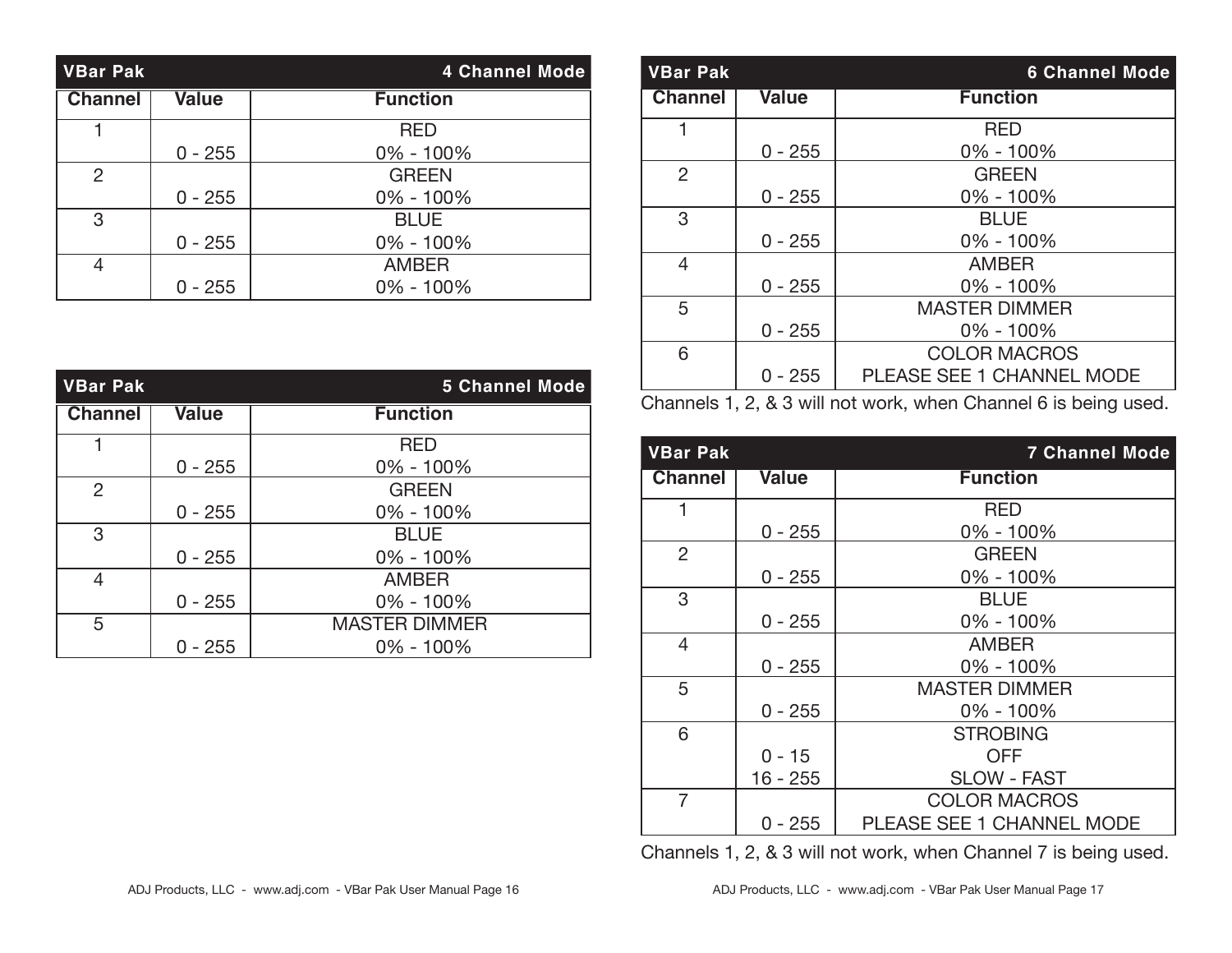| <b>VBar Pak</b> |              | <b>8 Channel Mode</b>               |
|-----------------|--------------|-------------------------------------|
| <b>Channel</b>  | <b>Value</b> | <b>Function</b>                     |
| 1               |              | <b>RED</b>                          |
|                 | $0 - 255$    | 0% - 100%                           |
| 2               |              | <b>GREEN</b>                        |
|                 | $0 - 255$    | 0% - 100%                           |
| 3               |              | <b>BLUE</b>                         |
|                 | $0 - 255$    | 0% - 100%                           |
| $\overline{4}$  |              | <b>AMBER</b>                        |
|                 | $0 - 255$    | 0% - 100%                           |
| 5               |              | <b>MASTER DIMMER</b>                |
|                 | $0 - 255$    | 0% - 100%                           |
| 6               |              | STROBING/PROGRAM SPEED/             |
|                 |              | <b>SOUND SENSITIVITY</b>            |
|                 | $0 - 15$     | <b>STROBING OFF</b>                 |
|                 | $16 - 255$   | <b>STROBING SLOW - FAST</b>         |
|                 | $0 - 255$    | PROGRAM SPEED SLOW - FAST           |
|                 | $0 - 31$     | <b>SOUND SENSITIVITY OFF</b>        |
|                 | $32 - 255$   | SOUND SENSITIVE LEAST - MOST        |
| $\overline{7}$  |              | DIMMING/STATIC COLOR SELECT/        |
|                 |              | <b>COLOR CHANGE SELECT/</b>         |
|                 |              | <b>COLOR FADE SELECT</b>            |
|                 | $0 - 51$     | <b>DIMMER MODE</b>                  |
|                 | $52 - 102$   | <b>COLOR MACRO MODE</b>             |
|                 | $103 - 153$  | <b>COLOR CHANGE MODE</b>            |
|                 | 154 - 204    | <b>COLOR FADE MODE</b>              |
|                 | $205 - 255$  | <b>SOUND ACTIVE MODE</b>            |
| 8               |              | <b>COLOR MACROS &amp; MODES</b>     |
|                 | $0 - 255$    | <b>COLOR MACROS</b>                 |
|                 |              | (See 1 Channel DMX mode for colors) |
|                 |              | <b>COLOR CHANGE MODE</b>            |
|                 | $0 - 15$     | <b>COLOR CHANGE 1</b>               |
|                 | $16 - 31$    | <b>COLOR CHANGE 2</b>               |
|                 | $32 - 47$    | <b>COLOR CHANGE 3</b>               |
|                 | $48 - 63$    | <b>COLOR CHANGE 4</b>               |

| <b>VBar Pak</b> |                                                                                                                                                                                                                        | <b>8 Channel Mode</b>                                                                                                                                                                                                                                                                                                                                                                                         |
|-----------------|------------------------------------------------------------------------------------------------------------------------------------------------------------------------------------------------------------------------|---------------------------------------------------------------------------------------------------------------------------------------------------------------------------------------------------------------------------------------------------------------------------------------------------------------------------------------------------------------------------------------------------------------|
| <b>Channel</b>  | <b>Value</b>                                                                                                                                                                                                           | <b>Function</b>                                                                                                                                                                                                                                                                                                                                                                                               |
| 8               | 64 - 79<br>$80 - 95$<br>$96 - 111$<br>$112 - 127$<br>128 - 143<br>$144 - 159$<br>$160 - 175$<br>$176 - 191$<br>192 - 207<br>$208 - 223$<br>224 - 239<br>$240 - 255$                                                    | COLOR CHANGE MODE CONT.<br><b>COLOR CHANGE 5</b><br><b>COLOR CHANGE 6</b><br><b>COLOR CHANGE 7</b><br><b>COLOR CHANGE 8</b><br><b>COLOR CHANGE 9</b><br><b>COLOR CHANGE 10</b><br><b>COLOR CHANGE 11</b><br><b>COLOR CHANGE 12</b><br><b>COLOR CHANGE 13</b><br><b>COLOR CHANGE 14</b><br><b>COLOR CHANGE 15</b><br><b>COLOR CHANGE 16</b>                                                                    |
|                 | $0 - 15$<br>$16 - 31$<br>$32 - 47$<br>$48 - 63$<br>64 - 79<br>$80 - 95$<br>$96 - 111$<br>$112 - 127$<br>$128 - 143$<br>$144 - 159$<br>$160 - 175$<br>176 - 191<br>192 - 207<br>$208 - 223$<br>224 - 239<br>$240 - 255$ | <b>COLOR FADE MODE</b><br><b>COLOR FADE 1</b><br><b>COLOR FADE 2</b><br><b>COLOR FADE 3</b><br><b>COLOR FADE 4</b><br><b>COLOR FADE 5</b><br><b>COLOR FADE 6</b><br><b>COLOR FADE 7</b><br><b>COLOR FADE 8</b><br><b>COLOR FADE 9</b><br><b>COLOR FADE 10</b><br><b>COLOR FADE 11</b><br><b>COLOR FADE 12</b><br><b>COLOR FADE 13</b><br><b>COLOR FADE 14</b><br><b>COLOR FADE 15</b><br><b>COLOR FADE 16</b> |
|                 | $0 - 15$<br>$16 - 31$                                                                                                                                                                                                  | <b>SOUND ACTIVE MODE</b><br><b>SOUND ACTIVE MODE 1</b><br><b>SOUND ACTIVE MODE 2</b>                                                                                                                                                                                                                                                                                                                          |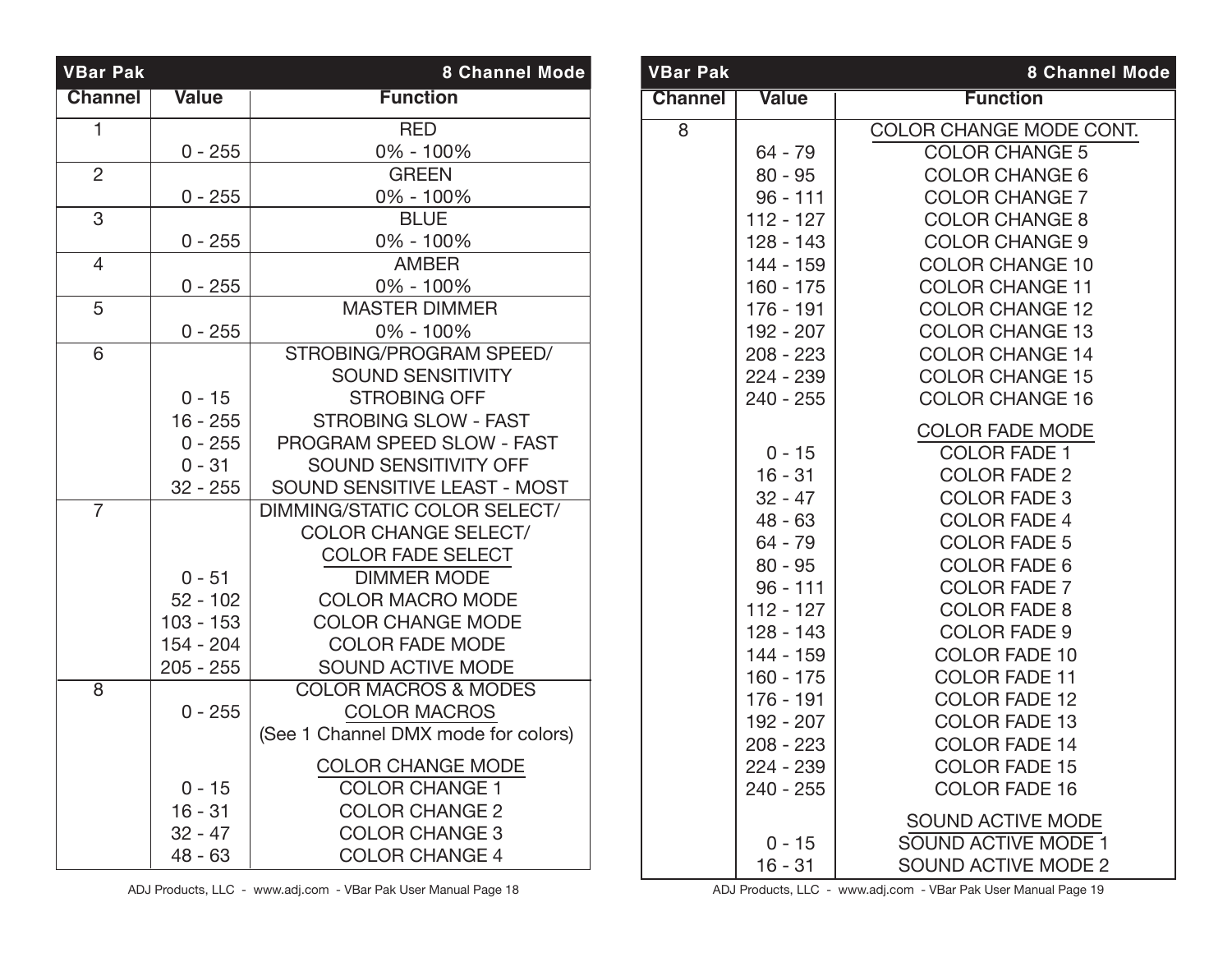| <b>VBar Pak</b> |              | <b>8 Channel Mode</b>       |
|-----------------|--------------|-----------------------------|
| <b>Channel</b>  | <b>Value</b> | <b>Function</b>             |
| 8               |              | SOUND ACTIVE MODE CONT.     |
|                 | $32 - 47$    | SOUND ACTIVE MODE 3         |
|                 | $48 - 63$    | SOUND ACTIVE MODE 4         |
|                 | $64 - 79$    | SOUND ACTIVE MODE 5         |
|                 | $80 - 95$    | <b>SOUND ACTIVE MODE 6</b>  |
|                 | $96 - 111$   | SOUND ACTIVE MODE 7         |
|                 | 112 - 127    | SOUND ACTIVE MODE 8         |
|                 | 128 - 143    | <b>SOUND ACTIVE MODE 9</b>  |
|                 | 144 - 159    | SOUND ACTIVE MODE 10        |
|                 | 160 - 175    | <b>SOUND ACTIVE MODE 11</b> |
|                 | 176 - 191    | SOUND ACTIVE MODE 12        |
|                 | 192 - 207    | <b>SOUND ACTIVE MODE 13</b> |
|                 | 208 - 223    | <b>SOUND ACTIVE MODE 14</b> |
|                 | 224 - 239    | <b>SOUND ACTIVE MODE 15</b> |
|                 | 240 - 255    | SOUND ACTIVE MODE 16        |

**When Channel 7 is between the values of 0-51, Channels 1-4 are used, and Channel 6 will control strobing.**

**When Channel 7 is between the values of 52-102, Channel 8 is in Color Macros Mode, and Channel 6 will control strobing.**

**When Channel 7 is between the values of 103-153, Channel 8 is in Color Change Mode, and Channel 6 will control the color change speed.**

**When Channel 7 is between the values of 154-204, Channel 8 is in Color Fade Mode, and Channel 6 will control the color fade speed.**

**When Channel 7 is between the values of 205-255, Channel 8 is in Sound Active Mode, and Channel 6 will control the sound sensitivity.**

### **VBar Pak Power Cord Daisy Chain**

*With this feature you can connect the fixtures to one another using the IEC input and output sockets. The quantity that can be connected is 30 fixtures maximum. After 30 fixtures you will need to use a new power outlet. They must be the same fixtures. DO NOT mix fixtures.*

### **VBar Pak Fuse Replacement**

Disconnect the unit from its power source. Remove the power cord from the unit. Once the cord has been removed, use a flat head screwdriver to unscrew the fuse holder located next to the power inlet. Remove the fuse holder then remove the dead fuse. Insert a new fuse into the fuse holder and screw the fuse holder back into the fixture.

### **VBar Pak Trouble Shooting**

Listed below are a few common problems the user may encounter, with solutions.

### *Unit not responding to DMX:*

1. Check that the DMX cables are connected properly and are wired correctly (pin 3 is "hot"; on some other DMX devices pin 2 may be 'hot'). Also, check that all cables are connected to the right connectors; it does matter which way the inputs and outputs are connected.

### *Unit does not respond to sound:*

- 1. Quiet or high pitched sounds will not activate the unit.
- 2. Make sure that Sound Active mode is activated.

### **VBar Pak Cleaning**

Due to fog residue, smoke, and dust cleaning the internal and external optical lenses must be carried out periodically to optimize light output.

- 1. Use normal glass cleaner and a soft cloth to wipe down the outside casing.
- 2. Clean the external optics with glass cleaner and a soft cloth every 20 days.
- 3. Always be sure to dry all parts completely before plugging the unit back in.

Cleaning frequency depends on the environment in which the fixture operates (i.e. smoke, fog residue, dust, dew).

ADJ Products, LLC - www.adj.com - VBar Pak User Manual Page 20 ADJ Products, LLC - www.adj.com - VBar Pak User Manual Page 21